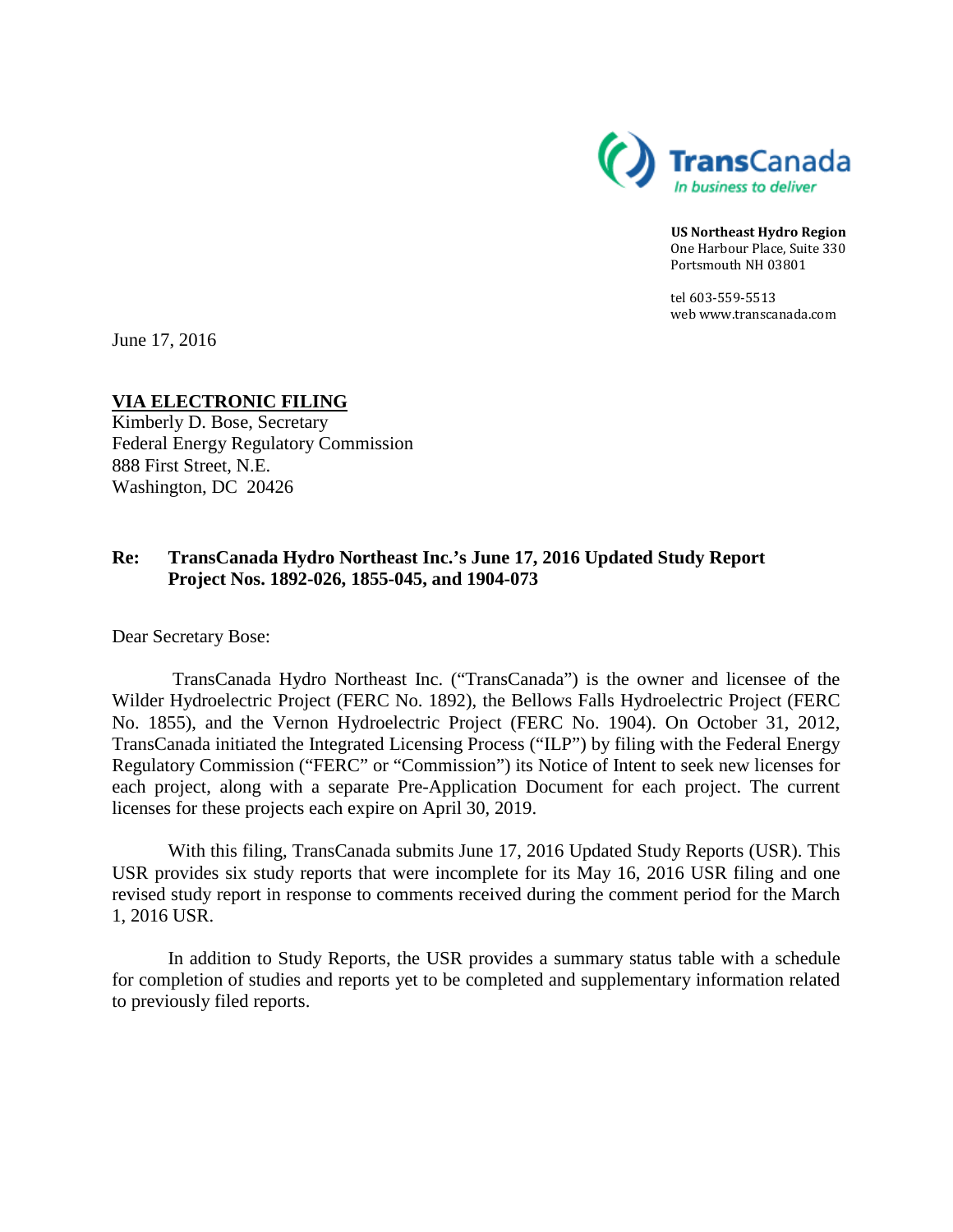Kimberly D. Bose, Secretary June 17, 2016 Page  $|2|$ 

This USR includes the following electronic documents:

- 1. Status Summary of all Studies
- 2. Study Reports:
	- i. Study 4 Hydraulic Modeling Study Revised Final Report (addresses stakeholder comments)
	- ii. Study 13 Tributary and Backwater Area Fish Access and Habitats Study, Appendices B and C filed separately as Excel spreadsheets
- iii. Study 20 American Eel Downstream Migration Timing Assessment
- iv. Study 25 Dragonfly and Damselfly Inventory and Assessment, Appendix D filed separately as an Excel spreadsheet
- v. Study 26 Cobblestone and Puritan Tiger Beetle Survey (Public and Privileged versions)
- vi. Study 28 Fowler's Toad Survey (Public and Privileged versions)
- vii. Study 29 Northeastern Bulrush Survey (Public and Privileged version)
- viii. Supporting Geodatabase with ArcGIS Shapefiles for Study 29 (Privileged)

Four other study reports were initially to be included in this USR but are under revision and will be filed as soon as possible but no later than August 1, 2016, they include:

- o Study 14 and 15 Resident Fish spawning in Impoundments Study and Resident Fish Spawning in Riverine Sections Study
- o Study 16 Sea Lamprey Spawning Assessment
- o Study 21 American Shad Telemetry Study
- o Study 27 Floodplain, Wetland, Riparian, and Littoral Vegetation Habitats Study

Three study reports that are being revised in response to comments received during the comment period for the March 1, 2016 USR, were targeted to be included in this filing. Those revised final reports, listed below, will be filed as soon as possible but no later than August 1, 2016.

- o Study 6 Water Quality Monitoring Study
- o Study 10 Fish Assemblage Study
- o Study 12 Tessellated Darter Survey

TransCanada will hold a meeting to discuss study reports for Studies 13, 20, 25, 26, 28, 29 and any additional studies we may file in the near term. TransCanada also wished to discuss the agency feedback or comments regarding consolidation of HSI curves associated with Study 9. Based upon consultation with FERC staff, and stakeholders regarding meeting times, TransCanada will hold a 9:00 am  $-$  4:30 pm meeting sometime during the week of July 11 in the conference room at TransCanada's River Operations Center (ROC) at Wilder Dam in Wilder, Vermont. Please park in the area to the right of the access road before you reach the fence and building. Please wait for someone to open the gate as this is a NERC-secure facility. The proposed meeting agenda is attached to this letter.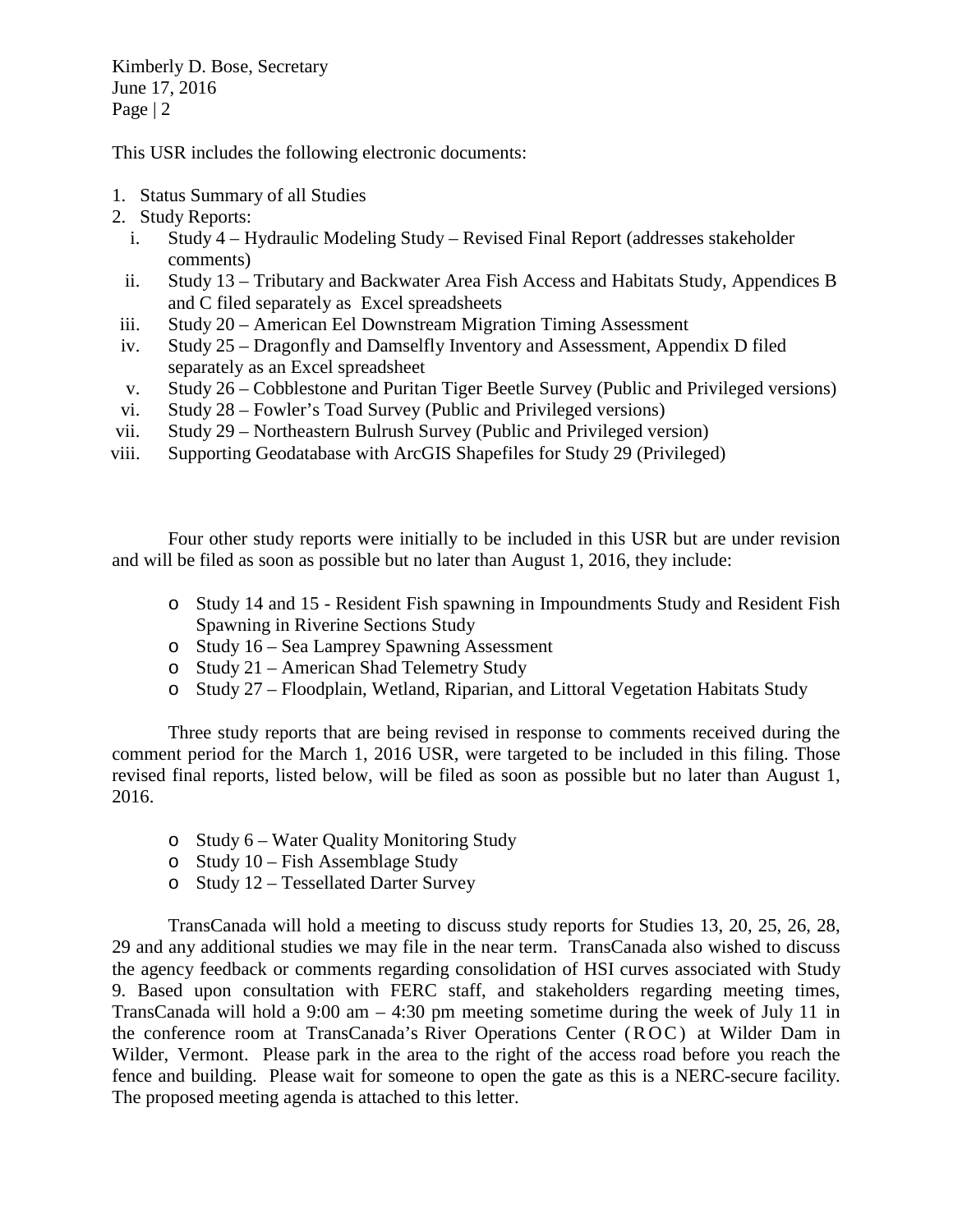Kimberly D. Bose, Secretary June 17, 2016 Page  $|3$ 

A WebEx session will be created for the July meeting for remote audio and video attendees. Once a final date has been selected the information and WebEx connection will be sent out to the Interested Parties List used for this letter and posted on the Public Website [www.transcanada-relicensing.com.](http://www.transcanada-relicensing.com/)

If there are any questions regarding the information provided in this filing or the process, please contact John Ragonese at 603-498-2851 or by emailing [john\\_ragonese@transcanada.com.](mailto:john_ragonese@transcanada.com)

Sincerely,

John 4 Zmine

John L. Ragonese FERC License Manager

Attachments:

- 1. Proposed Study Meeting Agenda
- 2. June 17, 2016 Updated Study Report

cc: Interested Parties List (distribution through email notification of availability and download from TransCanada's relicensing web site [www.transcanada-relicensing.com\)](http://www.transcanada-relicensing.com/)